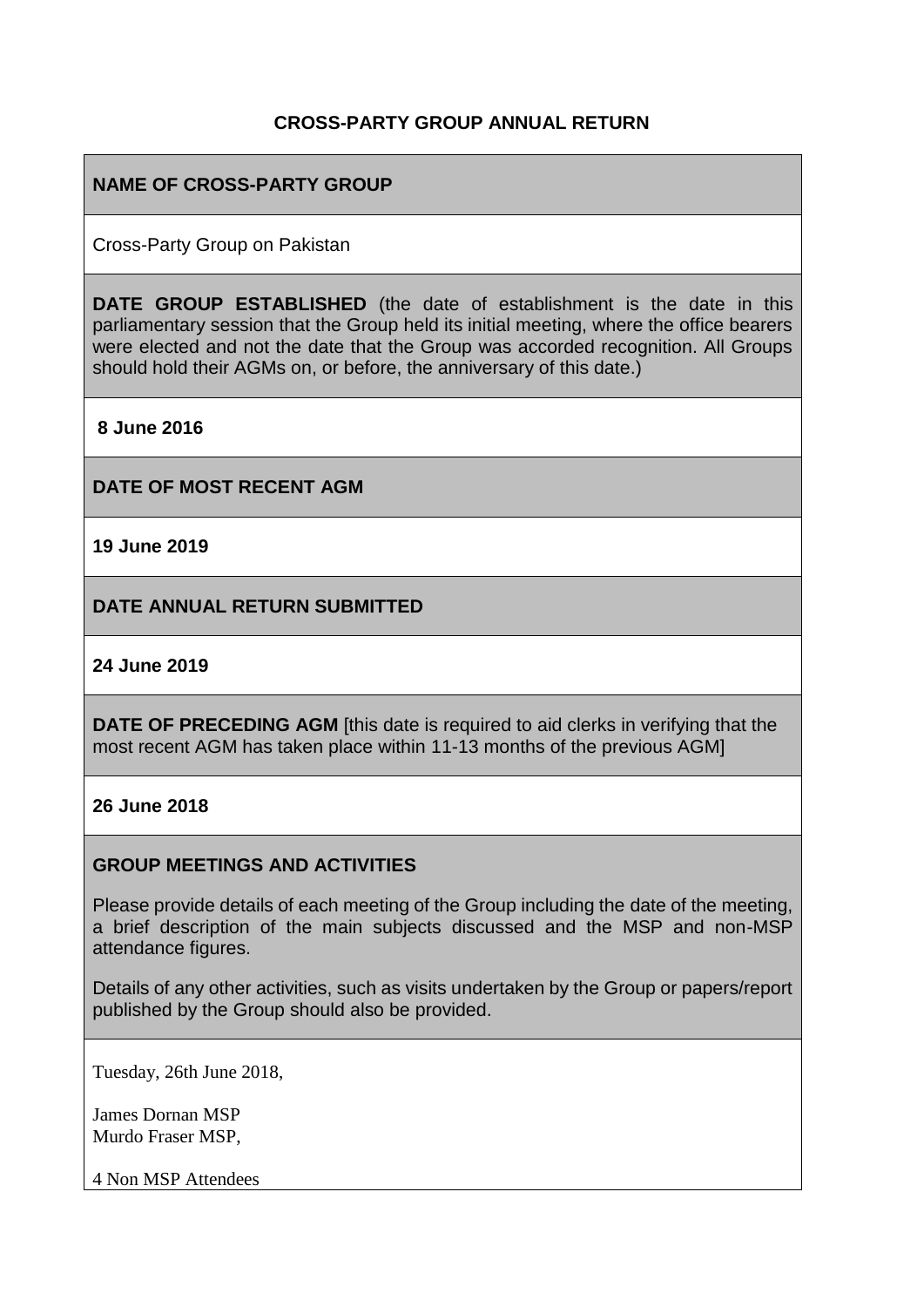A very busy event had taken place with the Community Welfare Attaché from the Consulate General of Pakistan in Manchester, at which a large number of questions had been asked.

A successful reception had been hosted by the Scotland Office in Melville Street, with Lord Duncan welcoming guests. This had been timed to coincide with Pakistan National Day in March. It was proposed that the current office bearers should continue, namely James Dornan, Murdo Fraser, Anas Sarwar and Willie Rennie as Co-Convenors, with Amer Masood as Secretary.

This was unanimously agreed.

There was discussion about future activities for the group and a number of suggestions were made, as follows: a. There is a new Consul General for Pakistan in Glasgow and a meeting with the CG would be of interest. Given the large numbers of the Pakistani community in Scotland being based in and around Glasgow, the group wanted to investigate whether this meeting could be held in the Consulate in Glasgow, which might attract more members from the Glasgow area to attend. The group would be interested in hearing more about the current political situation in Pakistan.

Devin Scobie is a trustee of Starfish Asia, who support education in Pakistan, and would suggest some possible speakers. This could also cover the question of treatment of minority communities in Pakistan in areas such as education. Once a new External Affairs Minister is appointed in the Scottish government, it would be interesting to get their perspective on Pakistan. Also a speaker from DFID could be invited who had experience of DFID programmes in the country.

19 March 2019

MSPs Present: Murdo Fraser (Co Convenor of the CPG) Finlay Carson MSP

Chief Guest Mr Rhuman Ahmed , Consul General of Pakistan Scotland

40 Non MSP Attendees

Murdo Fraser, MSP welcomed everyone and introduced himself and Finaly Carson MSP. Murdo Fraser highlighted that the occasion of this CPG event is to celebrate Pakistan Day which will be on 23 March 2019.

Murdo Fraser also introduced Mr Ruhman Ahmed –Consulate General of Pakistan, Glasgow as the Chief Guest for the evening.

Murdo Fraser before starting the CPG event offered condolences due to the tragic incident in Christchurch and loss of innocent lives. Murdo Fraser proposed to send a letter of condolence to New Zealand on behalf of the CPG on Pakistan. This was agreed by all present.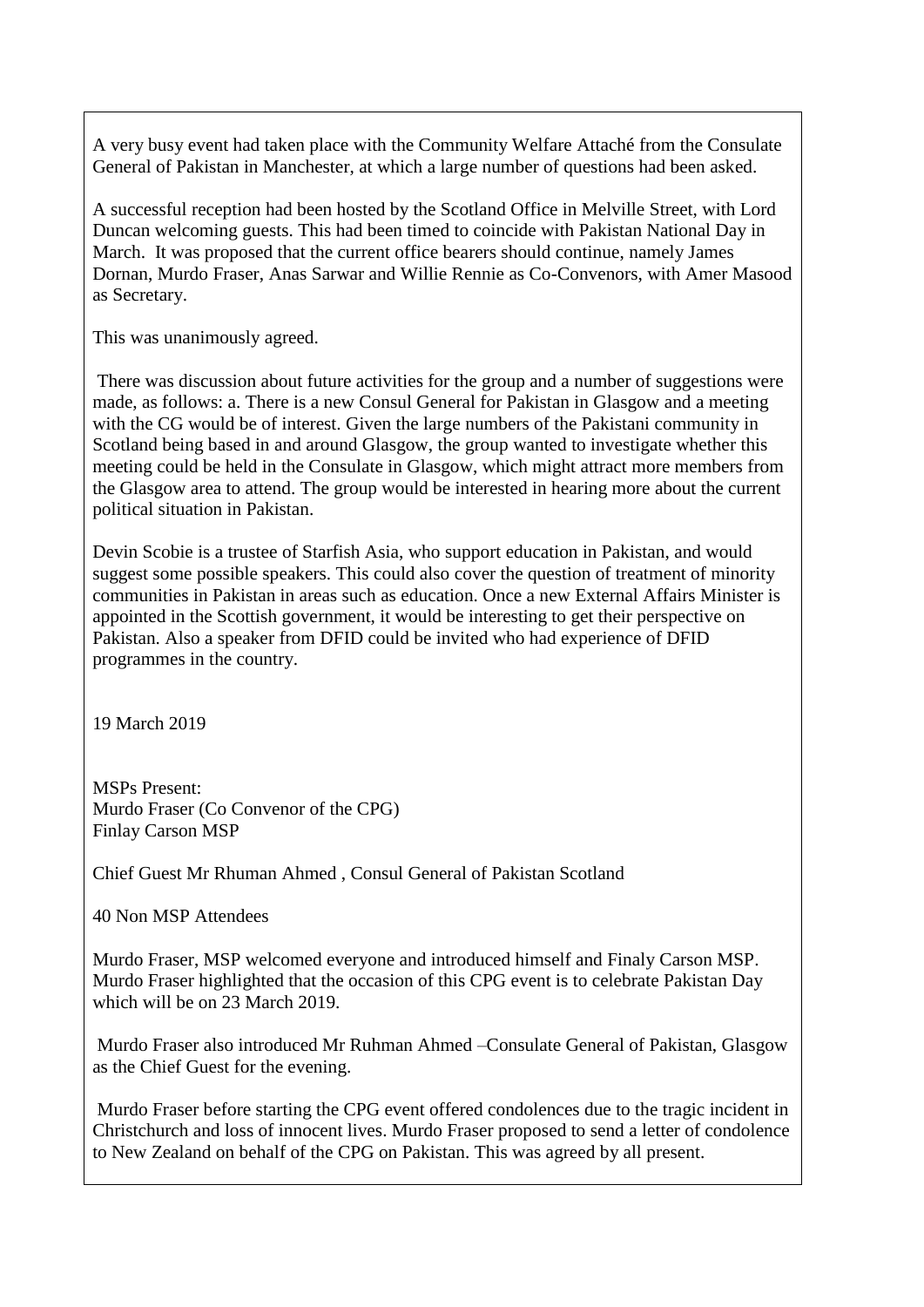Murdo Fraser highlighted that in 2018 we celebrated Pakistan Day at the Scotland Office in Edinburgh. This was first ever such event held to mark Pakistan Day at a UK Government building in Scotland. Murdo Fraser wanted to record note of thanks to Lord Duncan of Springbank, Minister at the Scotland Office for hosting the event in 2018. Murdo Fraser highlighted this year we are celebrating this at the Scottish Parliament and Murdo Fraser thanked members of the Pakistani community attending from Dundee, Perth, Edinburgh and Glasgow.

Murdo Fraser told the audience that Pakistan Day is when the Lahore Resolution passed on 23 March 1940 and the adoption of the first constitution of Pakistan making Pakistan the world's first Islamic republic. Murdo Fraser then handed over to the Chief Guest Mr Ruhman Ahmed –Consulate General of Pakistan, Glasgow. Mr Ruhman Ahmed – read the message out marking the occasion of Pakistan Day and he was happy to be celebrating with the community and he thanked Murdo Fraser and Finlay Carson for making and ensuring that CPG on Pakistan is not only looking at community issues in Scotland but promoting opportunities between two countries.

Mr Ruhman Ahmed also offered his condolence at what happened at Christchurch last week and he appreciated Murdo Fraser's gesture of sending a note of condolence on behalf of the CPG. Mr Ruhman Ahmed also gave a briefing to the CPG on Pakistan on the latest Political events in Pakistan and giving details about the situation with India which nearly brought the two countries to conflict. Mr Ruhman Ahmed, Murdo Fraser and Finlay Carson took questions from the audience arranging from community issues to Brexit. Murdo Fraser highlighted that Pakistan and Scotland can develop trade and other opportunities together. This was seconded by the Consul-General of Pakistan. Audience asked Murdo Fraser, Finlay Carson and the Consulate of Pakistan on the role of social media showing the coverage of the tragic events in Christchurch.

The panel responded and addressed the audience's questions on this. Murdo Fraser, Consul-General of Pakistan and Finlay Carson cut the cake which was presented by Pakistan Social Club to mark the Pakistan Day. Local Pakistani Singers sang Pakistani National Songs. Media from Geo,Ary News, Dunya News and Channel 44 local Pakistan news channels covered the event and interviewed Murdo Fraser , Finlay Carson and the Consulate General of Pakistan to mark the occasion of Pakistan Day. AOB – Murdo Fraser mentioned that the next AGM will be notified in due course. Murdo Fraser thanked everyone for attending and closed the CPG with special thanks to the Chief Guest the Consul General of Pakistan.

### **MSP MEMBERS OF THE GROUP**

Please provide names and party designation of all MSP members of the Group.

Murdo Fraser MSP – Conservative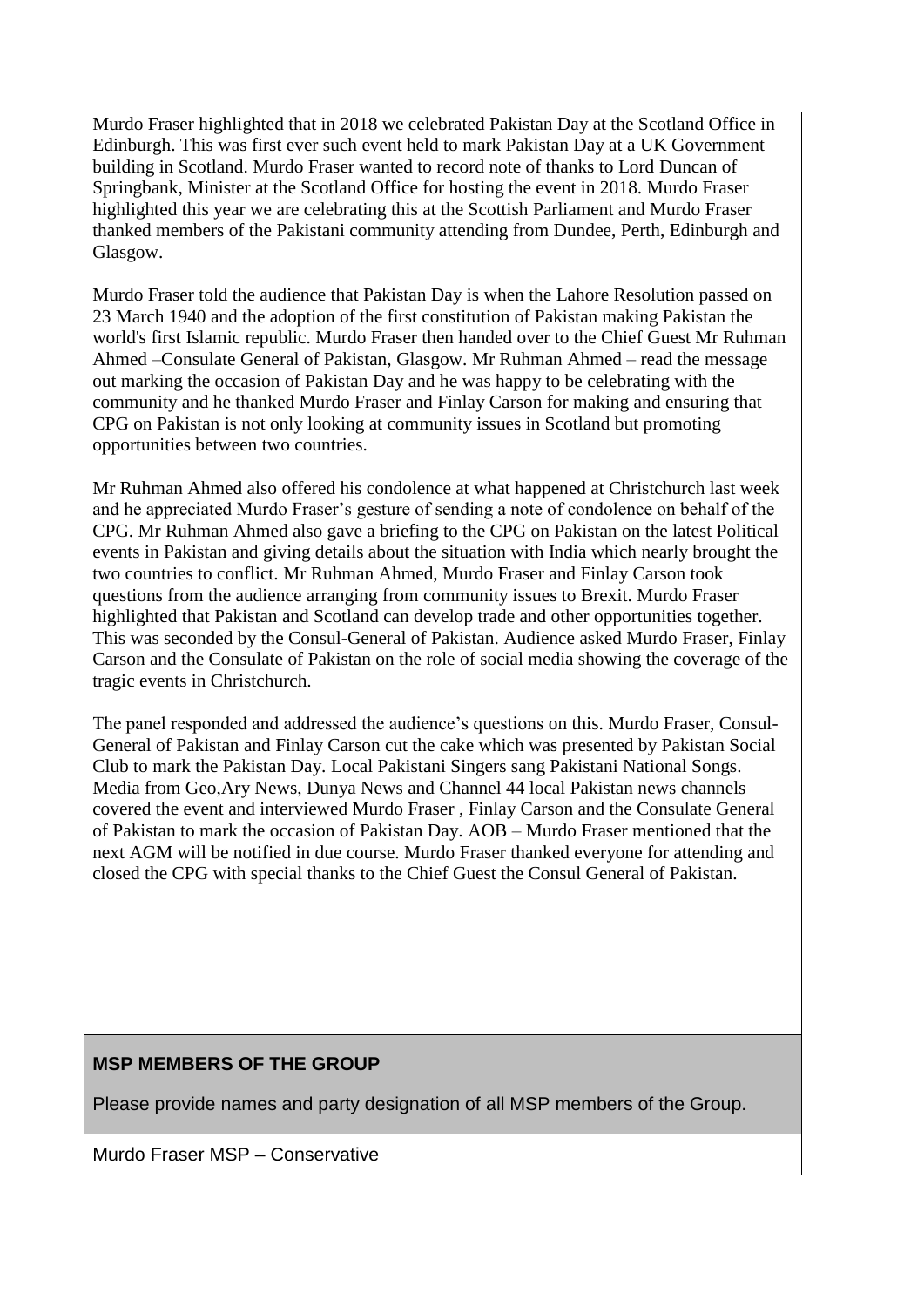Anas Sarwar MSP – Labour Finlay Carson MSP – Conservative Willie Rennie MSP – Liberal Democrat James Dornan MSP- SNP

# **NON-MSP MEMBERS OF THE GROUP**

For organisational members please provide only the name of the organisation, it is not necessary to provide the name(s) of individuals who may represent the organisation at meetings of the Group.

| Individuals | Amer Masood            |
|-------------|------------------------|
|             | Nadeem Ashraf          |
|             | <b>Malik Masood</b>    |
|             | Hassan Shah Bukhari    |
|             | Abid Raja              |
|             | M Bashir Ch            |
|             | <b>Mehmood Hussain</b> |
|             | Mehmoob Ditta          |
|             | Ch Fakhar              |
|             | <b>Fareed Ansari</b>   |
|             | Ch Nasir Ahmed         |
|             | Iftikhar Hussain       |
|             | <b>Khalid Mir</b>      |
|             | Ch Sahifq Ahmad        |
|             | <b>Malik Abid</b>      |
|             | <b>Tariq Mian</b>      |
|             | Zeeshan Saeed          |
|             | Syed Khan              |
|             | Parveen Khalid         |
|             | Khalida Hussain        |
|             | <b>Khalid Mir</b>      |
|             | <b>Muhammed Tanvir</b> |
|             | Muhammed Iqbal         |
|             | <b>Muhammed Hameed</b> |
|             | Saad Sikandar          |
|             | Mohammed Imran         |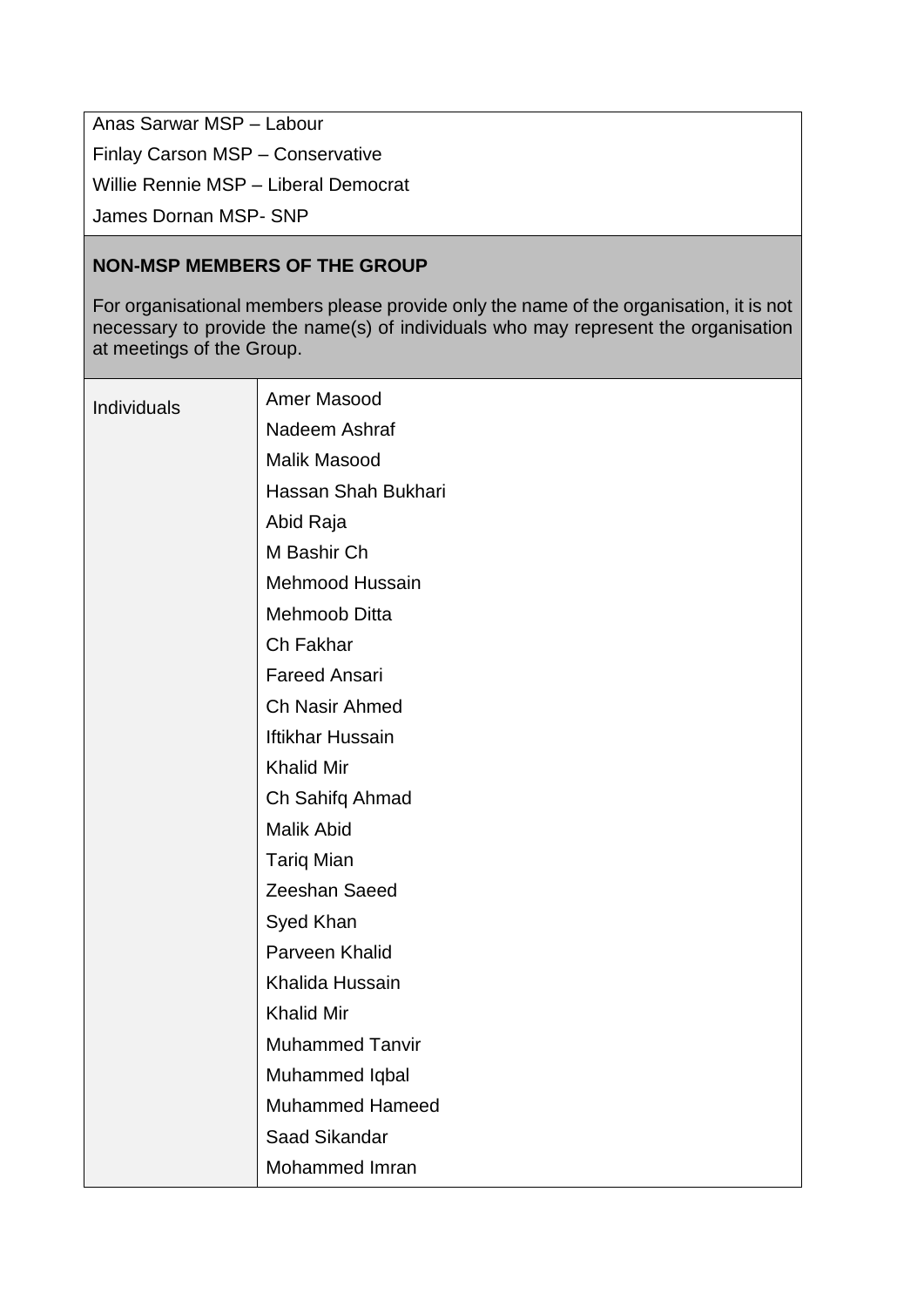|               | <b>Khursid Bukhair</b>                                                                   |
|---------------|------------------------------------------------------------------------------------------|
|               | Irfan Majeed                                                                             |
|               | Zahira Hassan                                                                            |
|               | Shazia Nadeem                                                                            |
|               | Mohammed Javed                                                                           |
|               | Javed Iqbal                                                                              |
|               | <b>Mohammed Kabir</b>                                                                    |
|               | Anila Ansari                                                                             |
|               | <b>Mohammed Mohsin</b>                                                                   |
|               | Fatima Bajwa                                                                             |
|               | Mohammed Kabir                                                                           |
|               | Dr Amjad                                                                                 |
|               | <b>Mehboob Ditta</b>                                                                     |
|               | Ehtansham Danish Awan                                                                    |
|               | Amjad Butt (Lahore based)                                                                |
|               | <b>Naveed Ghafoor</b>                                                                    |
|               | Devin Scobie                                                                             |
|               | <b>Azar Hussain</b>                                                                      |
| Organisations | <b>NHS Tayside</b>                                                                       |
|               | <b>NHS 24</b>                                                                            |
|               | <b>University of Stirling</b>                                                            |
|               | <b>Scottish Chambers of Commerce</b>                                                     |
|               | <b>Scottish Pakistan Foundation</b>                                                      |
|               | <b>Central Scotland Racial Equality Council</b>                                          |
|               | <b>Scottish Ambulance Service</b>                                                        |
|               | <b>Victim Support</b>                                                                    |
|               | Pakistan Community Centre and Mosque, Edinburgh                                          |
|               | <b>Scottish Police International</b>                                                     |
|               | <b>Police Scotland</b>                                                                   |
|               | Scottish Development International                                                       |
|               | <b>Mercy Corps</b>                                                                       |
|               | <b>Consulate of Pakistan</b>                                                             |
|               | Scottish and Pakistan Economic Relations Committee, Lahore<br><b>Chamber of Commerce</b> |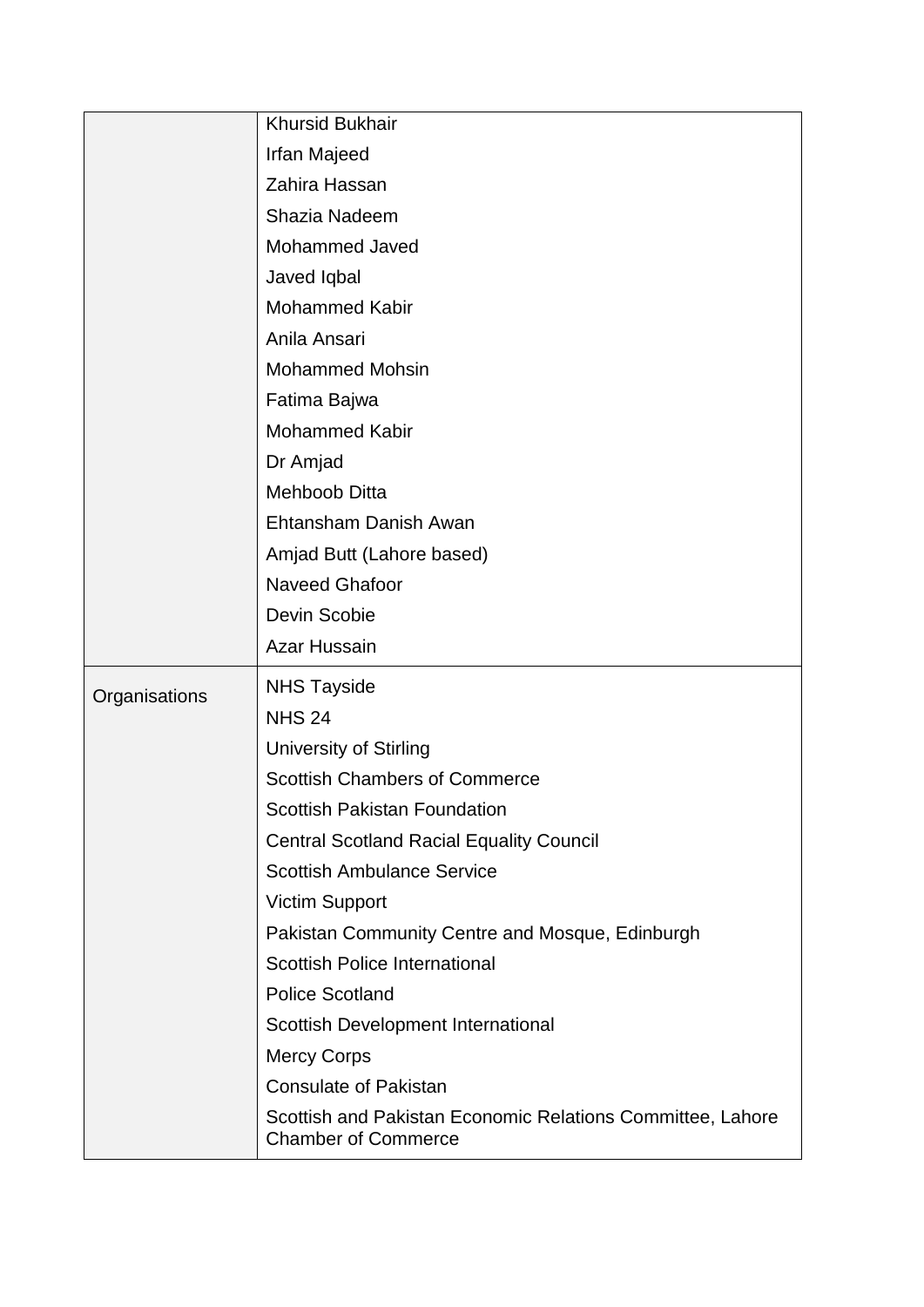| Community Welfare Attaché, Consulate General of Pakistan,<br>Manchester |
|-------------------------------------------------------------------------|
| K A JAVID & CO Accountants                                              |
| Sturrock, Armstrong & Thomson Solicitors                                |
| <b>Turkish Airlines</b>                                                 |
| <b>CODE Charity</b>                                                     |
| <b>Concern Worldwide Charity</b>                                        |
| <b>Edinburgh University Pakistan Society</b>                            |
| <b>Trinity Barristers Chambers</b>                                      |
| The Scottish Ahlul Bayt Society                                         |
| <b>Scottish Pakistan Press Club</b>                                     |
| <b>Pakistan Social Club Scotland</b>                                    |
| Jhelum Forum Scotland                                                   |
|                                                                         |
|                                                                         |

# **GROUP OFFICE BEARERS**

Please provide names for all office bearers. The minimum requirement is that two of the office bearers are MSPs and one of these is Convener – beyond this it is a matter for the Group to decide upon the office bearers it wishes to have. It is permissible to have more than one individual elected to each office, for example, co-conveners or multiple deputy conveners.

| <b>Co-Conveners</b>    | Murdo Fraser MSP         |
|------------------------|--------------------------|
|                        | <b>Anas Sarwar MSP</b>   |
|                        | <b>Willie Rennie MSP</b> |
| <b>Deputy Convener</b> | N/A                      |
| Secretary              | Amer Masood              |
| Treasurer              | N/A                      |
|                        |                          |

# **FINANCIAL BENEFITS OR OTHER BENEFITS RECEIVED BY THE GROUP**

Please provide details of any financial or material benefit(s) received from a single source in a calendar year which has a value, either singly or cumulatively, of more